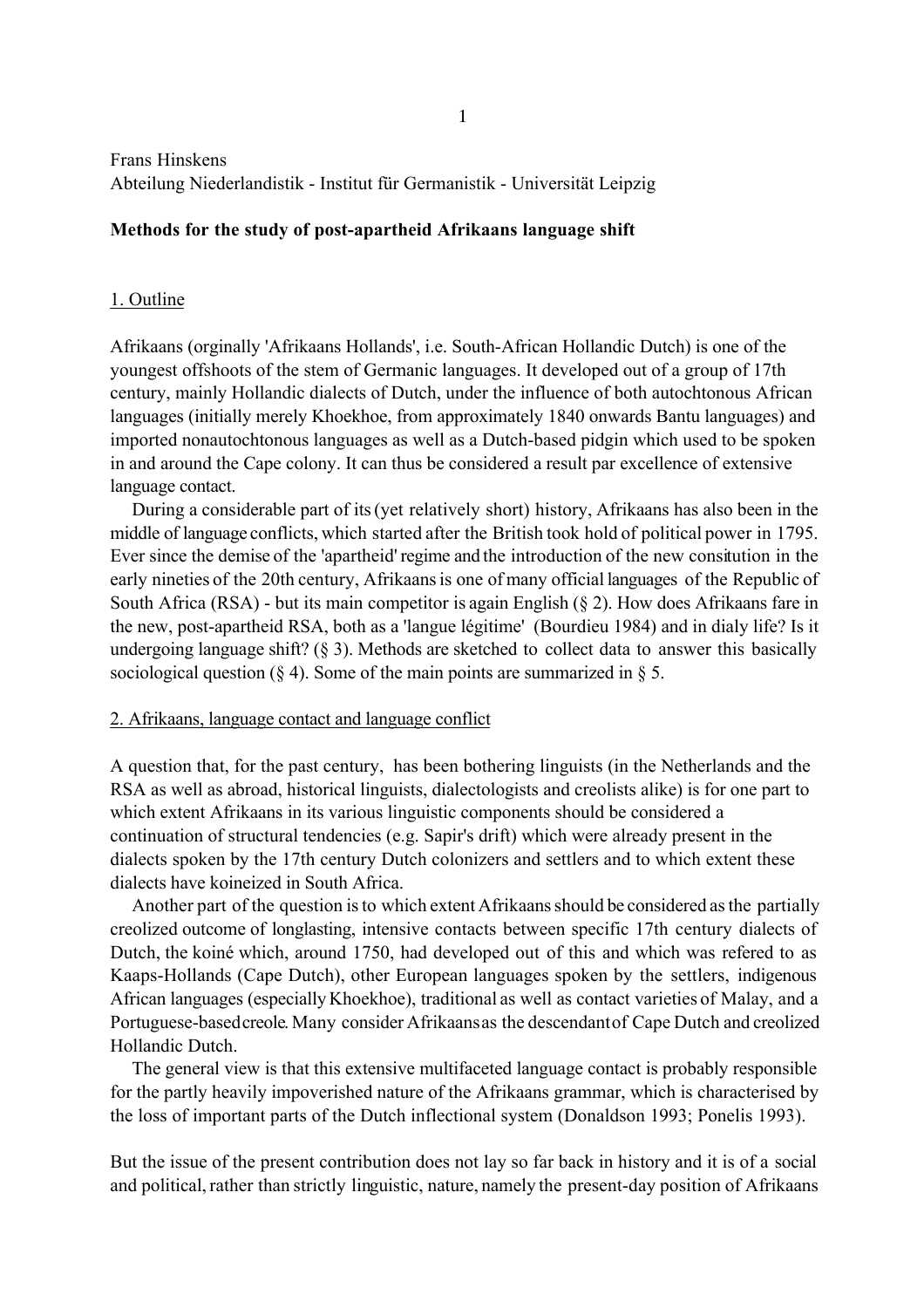in South-African society and the question if it is indeed changing.

### 2.1. The eighteenth and nineteenth century

After the British took over political power in 1795, public life, including education, became more and more anglophone. In 1822 Dutch was replaced by English as the official language of political power and the administration of justice. In the constitution from 1853 it was also excluded from use in the parliament. The conservative Dutch Reformed Church was the only stronghold of Dutch and of the developing Afrikaans, which had an exclusively spoken status.

Merely in the provinces of Transvaal and Oranje Vrijstaat, where many of the Boers who had fled from the Cape Colony in the famous Grote Trek (1836-9) had settled and where they came into contact with speakers of Bantu languages, Dutch held a strong position. At the end of the 19th century it was even proclaimed the official language in these provinces.

After the British took over the Vrijstaat diamond fields in 1871, a language conflict began, which led to a restoration of Dutch in the parliament (1882) and justice (1884). In the course of this conflict, in 1875, the 'Genootschap van Regte Afrikaanders' (lit. Society of Genuine Afrikaanders, i.e. speakers of Afrikaans - of Dutch descent) was founded, which aimed at the emancipation and codification of Afrikaans (Stoops 1995: 21). However, the movement concentrated at the white, at the exclusion of non-white, varieties of Afrikaans. In the 20th century there were outspoken tendencies to purify Afrikaans from foreign influences and 'dutchify' it (De Vries et alii 1994: 283).

In 1902, after the second Anglo-Boer War, in which the British had conquered both Transvaal and Oranje Vrijstaat, Lord Milner tried to anglicize South Africa. However, with the introduction of the new law concerning the official languages in South Africa in 1925, which occurred in the wake of the social reconstruction following British colonization (Ponelis 1997: 597, 603), Afrikaans was given an official status; the 1925 law was actually an amendment in which it was layed down that from then on 'Hollands' could refer to both Dutch and Afrikaans. For decades, Afrikaans coexisted with Dutch, with which it maintained a semi-diglossic relationship in which Afrikaans was the oral colloquial code (Ponelis 1997: 604; Deudney 2000: 96-97). The 'Zuid-Afrikaanse Akademie voor Taal, Letteren en Kunst', founded in 1909, from the very beginning set itself a target of maintaining and furthering "de Hollandse Taal en Letteren". The same manifesto defines this Hollandse Taal as one of "de beide taalvormen gebruikelijk in Zuid-Afrika", i.e. of one the two language varieties in common use in South Africa (Deudney 2000: 97).

From 1914 onward, Afrikaans found its way into the educational system and in 1919 it became the language of the protestant churches; the first Afrikaans bible translation appeared in 1933. In 1925 the language made its entrance into the parliament (where Dutch had made its comeback in 1910 already) and later several professorships for Afrikaans were founded.

Afrikaans had reached the peak of its geographical spread in the first decades of the 20th century; apart from the RSA, it was spoken in Namibia, Kenia, Zambia, Zimbabwe, Botswana (Ponelis 1997: 604) as well as Angola - by the so-called Angolaboers, most of whom returned in 192829 and settled in Namibia.

### 2.2. The post-apartheid era

The early nineties saw the demise of the apartheids system. The first democratic elections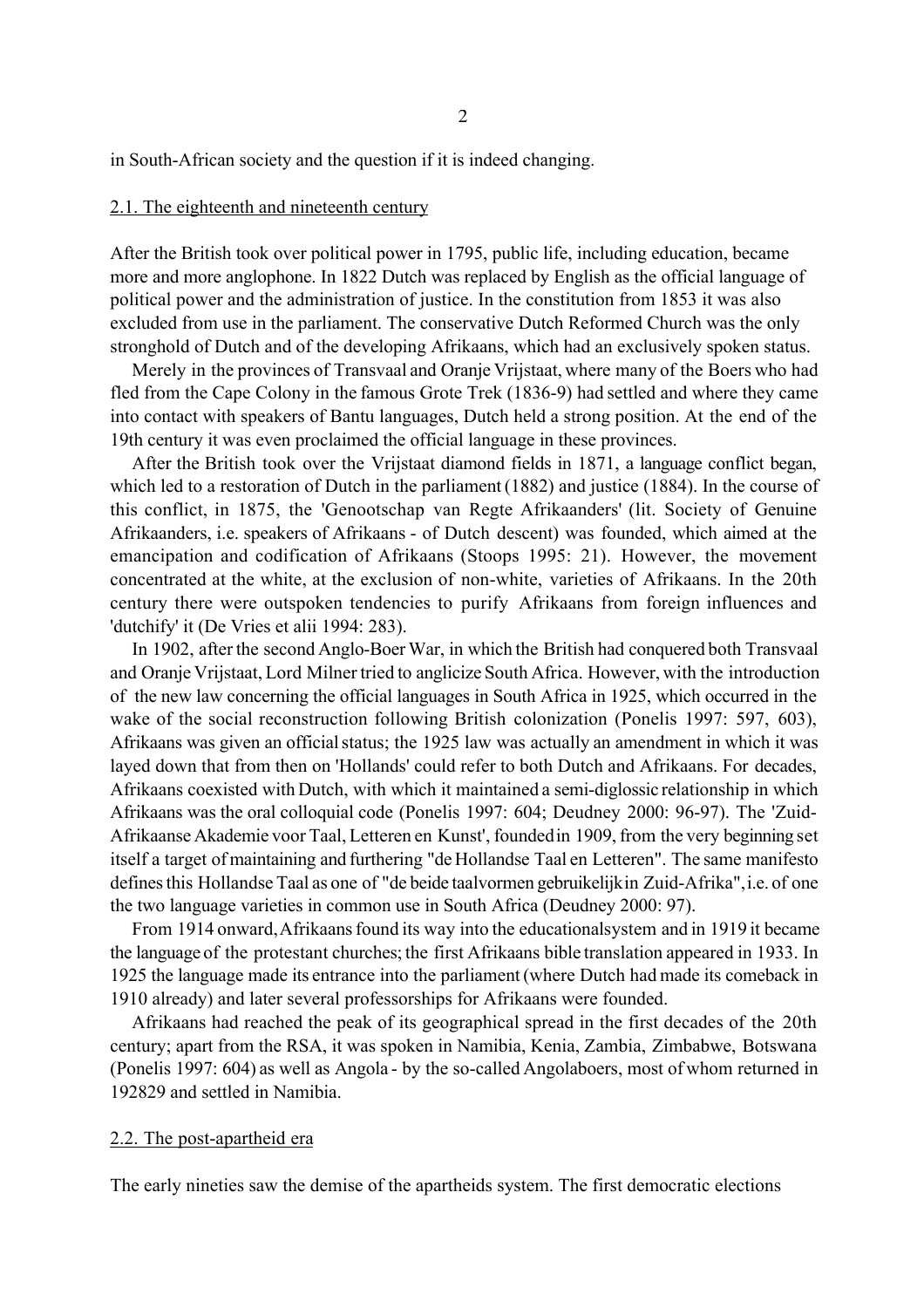were held in 1994.

From 1925 until 1994 South Africa had had two official languages, namely Afrikaans and English. The regulation that became effective in 1994 as part of the new constitution gives official status to no less than 11 languages, in a sense the legal recognition of the RSA as a 'rainbow nation', as bishop Tutu has baptised it. These 11 languages are allowed equal rights; the autochtonous languages enjoy official furthering, for the sake of which special bodies have been installed. Apart from English and Afrikaans, all official languages are autochthonous languages of the Bantu family. Within this family, languages such as Zulu and Xhosa belong to the group of the Nguni languages, while North and South Sotho and Tswana belong to the group of the Sotho languages.

According to "reliable sources" cited by the Taalsekretariaat (an independent civil organisation which advocates multilingualism and which furthers the rights of Afrikaans as well as the autochthonous official languages of the RSA) in Stellenbosch, in the year 2000 the official languages had approximately the following numbers of speakers (Table 1).

| Zulu      |               |             | 8,3 million |
|-----------|---------------|-------------|-------------|
| Xhosa     | 6,6 million   |             |             |
| Afrikaans |               |             | 5,7 million |
| Setswana  |               |             | 3,6 million |
| IsiSepedi | 3,433 million |             |             |
| English   | 3,432 million |             |             |
| Sesotho   |               | 2,6 million |             |
| Xitsonga  |               | 1,3 million |             |
| Sisiswati | 926 094       |             |             |
| Ndebele   | 799 216       |             |             |
| Tshivenda |               |             | 776 324     |

Table 1. Numbers of native speakers of the 11 official languages of the RSA (2000)

According to the results of Zietsman's analyses of data from the 1996 census, overall Nguni languages are the first language of 44.3 % while Sotho languages are the first language of 24.9 % of the South African population. As first languages Afrikaans and English can claim 14.3 and 8.5 %, respectively. The only of the nine provinces of the RSA in which Afrikaans has less first language speakers than English is Kwazulu/Natal (1.6 and 15.6 % respectively), the province which holds position 1 in the rank order of the number of inhabitants  $(N=8,774,120)$ . As first language Afrikaans is big in the provinces of Western Cape (58.5 %), the province which holds number 5 in the rank order of the number of inhabitants (N=3,973,780), and Northern Cape (68.6) %), the smallest province as far as the number of inhabitants goes (N=837,700). In all, Afrikaans is the mother tongue of some 5,7 million people. According to census data, in 1990 there were some 6 million native speakers of Afrikaans (after Ponelis 1997: 604).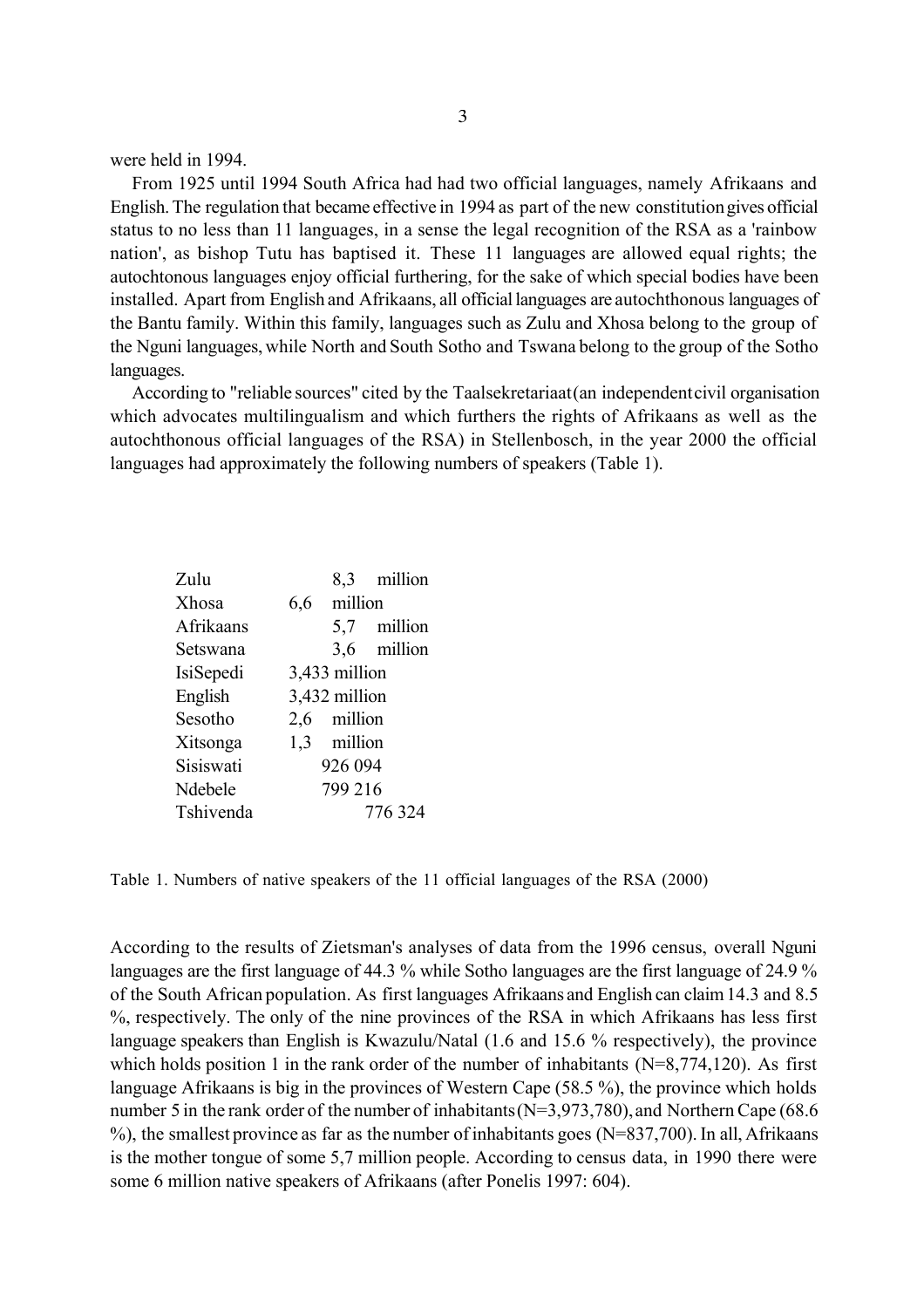#### INSERT MAP 1 ABOUT HERE

Map 1. South Africa, its provinces and provincial capitals. Reproduced from Stoops, Yvette (1995) *Bobbejane of baviane. Afrikaans versus Nederlands*. Mechelen: Coda

Again according to recent statistics (Zietsman), 2.7 and 5.4 % of the entire population claim to speak Afrikaans and English, respectively, as a second language, while Sotho and Nguni languages are spoken as a second language by 2.7 and 2.6 %, respectively, of the population. Interestingly, 82.8 % claim to speak several languages as second language. As second languages, Afrikaans and English are biggest in the province of Western Cape (10.1 and 12.6 %, respectively). In 8 out of South Africa's 9 provinces English exceeds Afrikaans as a second language, the exception being Northern Cape (Afrikaans 7.5, English 4.8 %). In all six metropolitan areas, namely Cape Town, Johannesburg, East Rand, Pretoria, Port Elizabeth and Durban, English exceeds Afrikaans as a second language.

Traditionally, in the RSA English is the language of the financial world and economical power, while until recently Afrikaans used to be the language of the state machinery, administration and education (Stoops 1995: 22-23).

Of the white part of the population (the 'witmense', lit. white people), some 60 % has Afrikaans and approximately 38 % has English as the first language (Stoops 1995: 22). However, the majority of the native speakers of Afrikaans does not consider themselves white (Deudney 2000: 97).

### 3. Language shift?

One of the most radical contact-induced types of change is language shift, i.e. the abandonment of a language by its speakers in favor of another language.

Especially in post-apartheid South Africa, and despite the 1994 law, Afrikaans is in conflict with English. According to many of its speakers, Afrikaans is gradually being ousted from South African society. Many people owe this to the fact that the official multilingualism, in their view, in practice only furthers English (Stoops 1995: 23, De Vries 2000: § 3). The RSA thus seems to bear out De Swaan's (2001) dictum "the more languages, the more English".

A factor that plays a role is that Afrikaans is often regarded as "the language of apartheid". This connotation has its historical roots in the nationalist 'Nasionale Party' (dominated by rednecks who called themselves 'Afrikaners'), which was in power from 1948 onward and which implemented conservative and segregationist policies. "Afrikaans stinks" was one of the slogans which featured in the 1976 Soweto riots against Afrikaans as a compulsory subject, in which several people were killed. As De Vries (2000: § 2) sees it, the connotations with white nationalism make Afrikaans unacceptable for huge parts of the people of the RSA.

No need to point out that, essentially, the idea that Afrikaans is "the language of apartheid" is not correct. Afrikaans is the language of apartheid just as little as German is the language of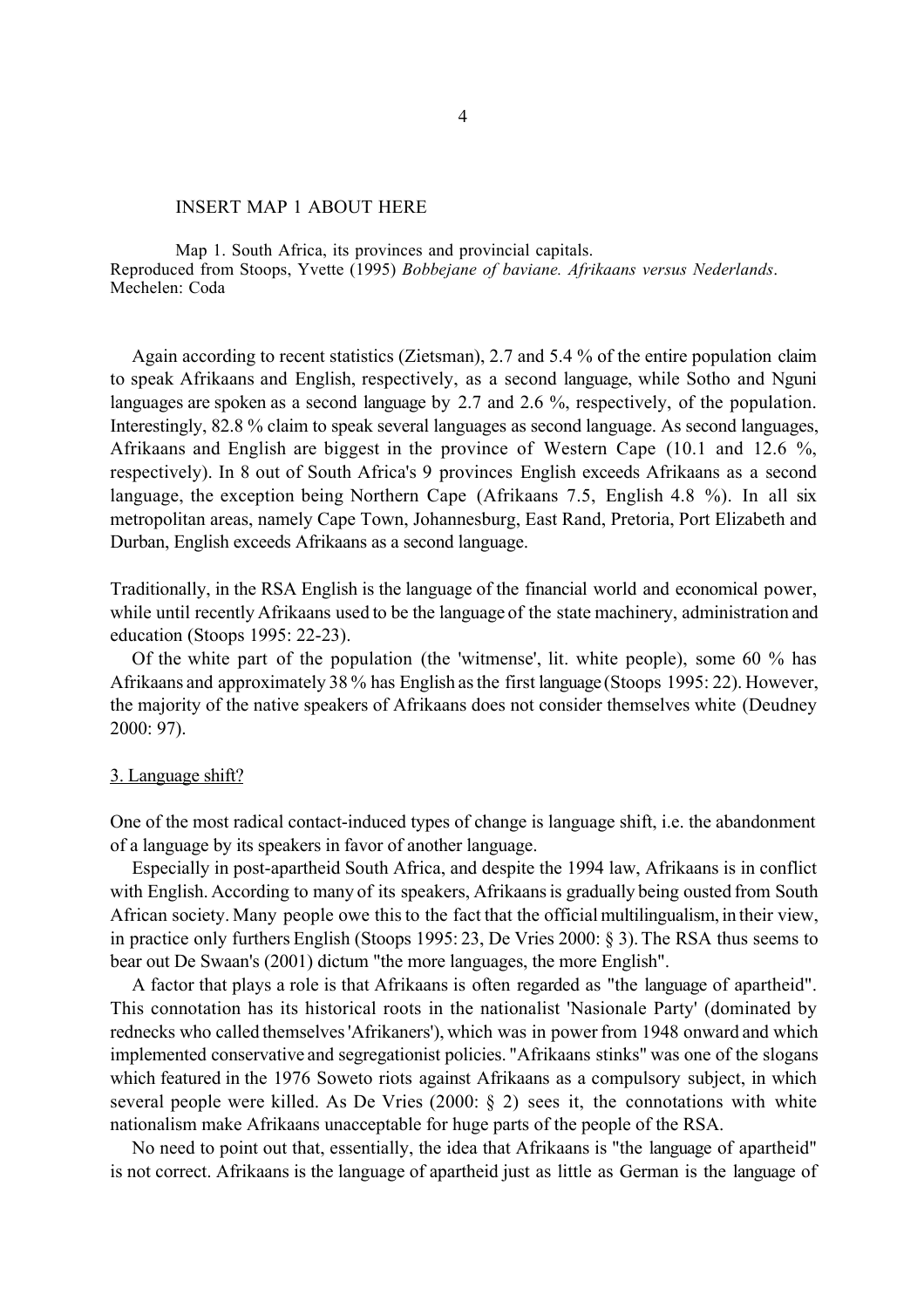national socialism. Afrikaans is also the language of people such as the authors Breyten Breytenbach and André Brink, who fought the apartheid system for decades. The names of many other white, colored and black Afrikaans speaking fighters against apartheid could be added.

Just as there were pro-apartheid speakers of Afrikaans, there were native speakers of South African English who supported the system. Unlike Afrikaans, however, English is a world language and therefore it cannot be considered as the language of apartheid. In the present-day RSA, the position of English is said to grow disproportionally. This is to be understood partly as a manifestation of globalisation and the demands of international economy. Another reason is the fact that English is often considered as the language with the widest 'reach', also by the government and government related institutions, such as universities as "nasionale bates", national assets (De Vries § 3).

With respect to both its status and its demographic basis the question is: is Afrikaans endangered? Will the language gradually shrink until it has the status of a 'whisper language' (Peter Nelde, p.c.), i.e. a language that people dare not speak in public?

### 4. Methods

The question if Afrikaans is undergoig language shift should be considered at two levels: 1) the position of the language in institutions such as government, the administration of justice, education etc., and 2) the actual use of the language in daily life.

At both levels the approach should be both diachronic and quasi-longitudinal. Diachronic comparisons can be made on the basis of collections of relevant data from, say, 10 years before and 10 years after the demise of the apartheid system - in as far as such data are available. As the necessary data data may be either partly lacking or biased, they ought to be supplemented with quasi-longitudinal data, i.e. data from comparable older and younger groups of South Africans.

In order to address the research question at level 2), data ought to be gathered regarding the actual use of Afrikaans in *various parts of the country* where the language has traditionally been spoken, in *urban as well as rural* settings, in the relevant *ethnic groups*, among both *men and women*. These data will then in principle enable one to determine in which of these dimensions Afrikaans is loosing ground.

Ponelis (1997: 604) distinguishes matrilectal and allochtonous varieties; among the latter is Pidgin Afrikaans and Flaaitaal (or Tsotsitaal), which functions as something between a lingua franca and a jargon among the younger urban black males. Of course, in connection with the above implementation of the research question, the main geographical and social matrilects should somehow be taken into account. This is one of the points at which the research design obviously needs further elaboration.

To reach a general insight into changes in the actual use of the language in daily life, two types of data should be collected: first, data concerning reported language use in a variety of domains and the reported 'aptitude' of Afrikaans in a variety of interactional situations. These data can be collected with the aid of questionnaires. Especially the latter technique will render data which shed some light on Afrikaans speakers' attitudes towards their language and, ultimately, the speech community. Are the attitudes positive or are the speakers internalizing the outside world's negative attitudes?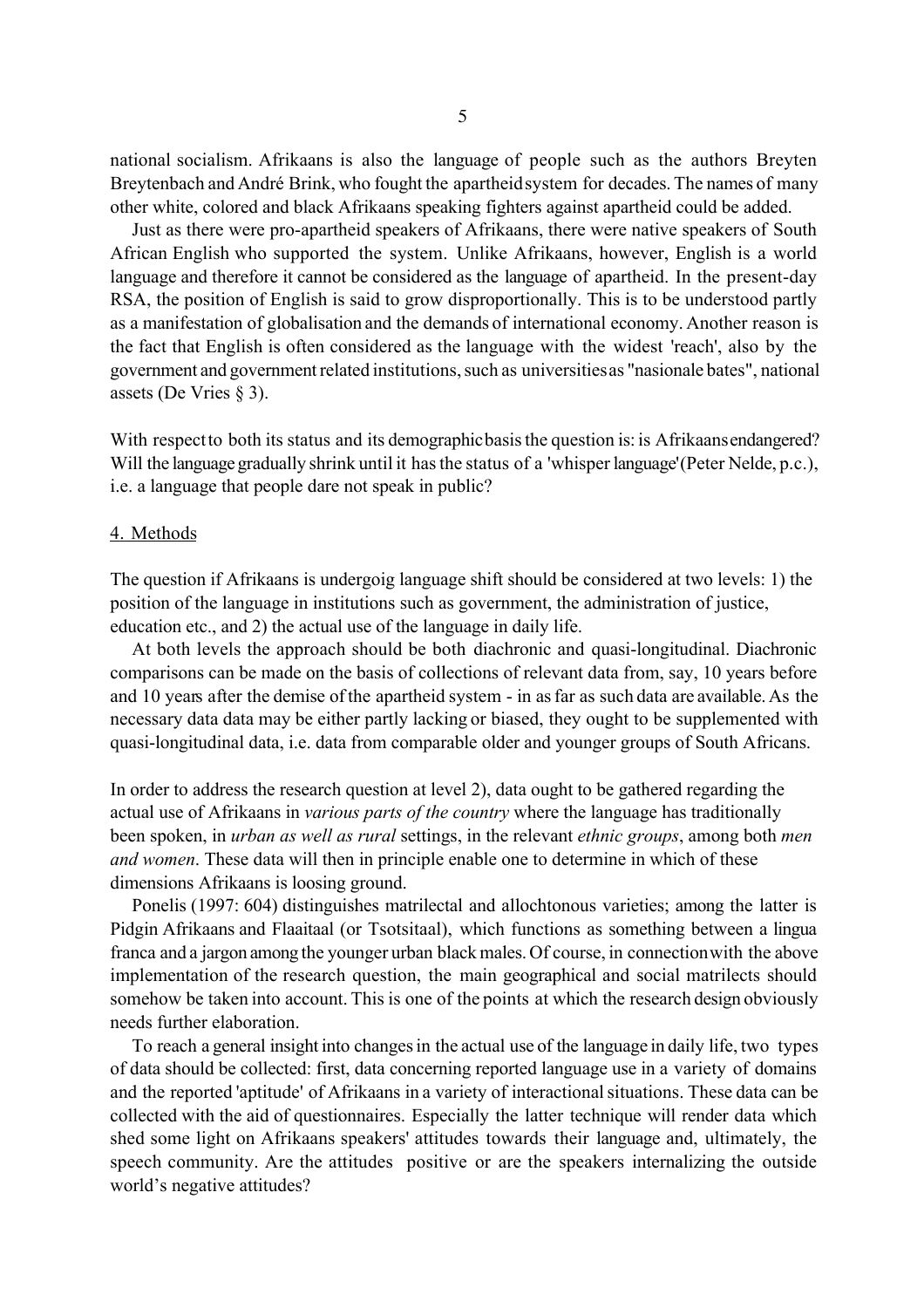The second type of data concerns actual language use. These data can be collected through what Labov (1972: 65-69) has labeled 'rapid and anonymous studies / surveys'; both methods have been applied in Hinskens 1993. The rapid and anonymous study can e.g. consist of telephonic job applications or applications for rooms to let: have somebody make a phone call. First s/he speaks Afrikaans, then (say, the next day) s/he speaks English, then (say, the day after that) s/he speaks the main autochthonous language of the region. The results of this method can only be fully understood and interpreted if one has data regarding the primary language of each interlocutor.

With respect to the possible shift of Afrikaans at level 1), the method can e.g. involve writing letters to official, more or less national government-affiliated, provincial as well as local institutions in *various parts of the country*, in *rural as well as urban* settings, to beg for support for

1. a particular non-language related initiative. The request should be done under slightly different guises - one in Afrikaans, one in English, and one in the main autochthonous language of the region (or, e.g. for Rand, where this is difficult to establish, one of the main autochthonous languages);

2. an Afrikaans (or English or, say, a Nguni language) literacy project. This request should equally be done under different guises in Afrikaans, in English, and in the main autochthonous language of the region.

Especially the latter approach will render data regarding the actual political concern with Afrikaans.

## 5. Concludion

Afrikaans is the epitome of language contact and language conflict.

As a result of both the understandable but hardly warranted association of Afrikaans with 'apartheid' and the general globalisation manifested in the further expansion of English, Afrikaans seems to be loosing ground in the RSA. This alleged process would amount to a further decrease in linguistic diversity and, also through the eventual bleeding to death of e.g. Afrikaans literature, cultural impoverishment. In the preceding section of this contribution, methods have been sketched which could render a clearer insight into the supposed decline of Afrikaans in the RSA.

## 6. Literature

Bourdieu, Pierre (1984) "Capital et marché linguistique". *Linguistische Berichte* 90, 3-24 Deudney, Edna (2000) "Nederlands en Afrikaans". In: Decloedt, Leopold / Wilken Engelbrecht / Kate\_ina Málková (eds), *50 jaar Neerlandistiek in Moravië. 50 let Nederlandistiky na Morav\_*. Brno / Olomouc: Masarykova Univerzita v Brn\_ / Univerzita Palackévo v Olomouci. 95-102

Donaldson, Bruce (1993) *A grammar of Afrikaans*. Berlin etc.: Mouton-De Gruyter Hinskens, Frans (1993) "Dialect als lingua franca? Dialektgebruik in het algemeen en bij grensoverschrijdend contact in het Nederrijnland en Twente". In: Kremer, Ludger (ed.), *Diglossiestudien im niederländischdeutschen Grenzland*. Vreden: Landeskundliches Institut Westmünsterland. 209245